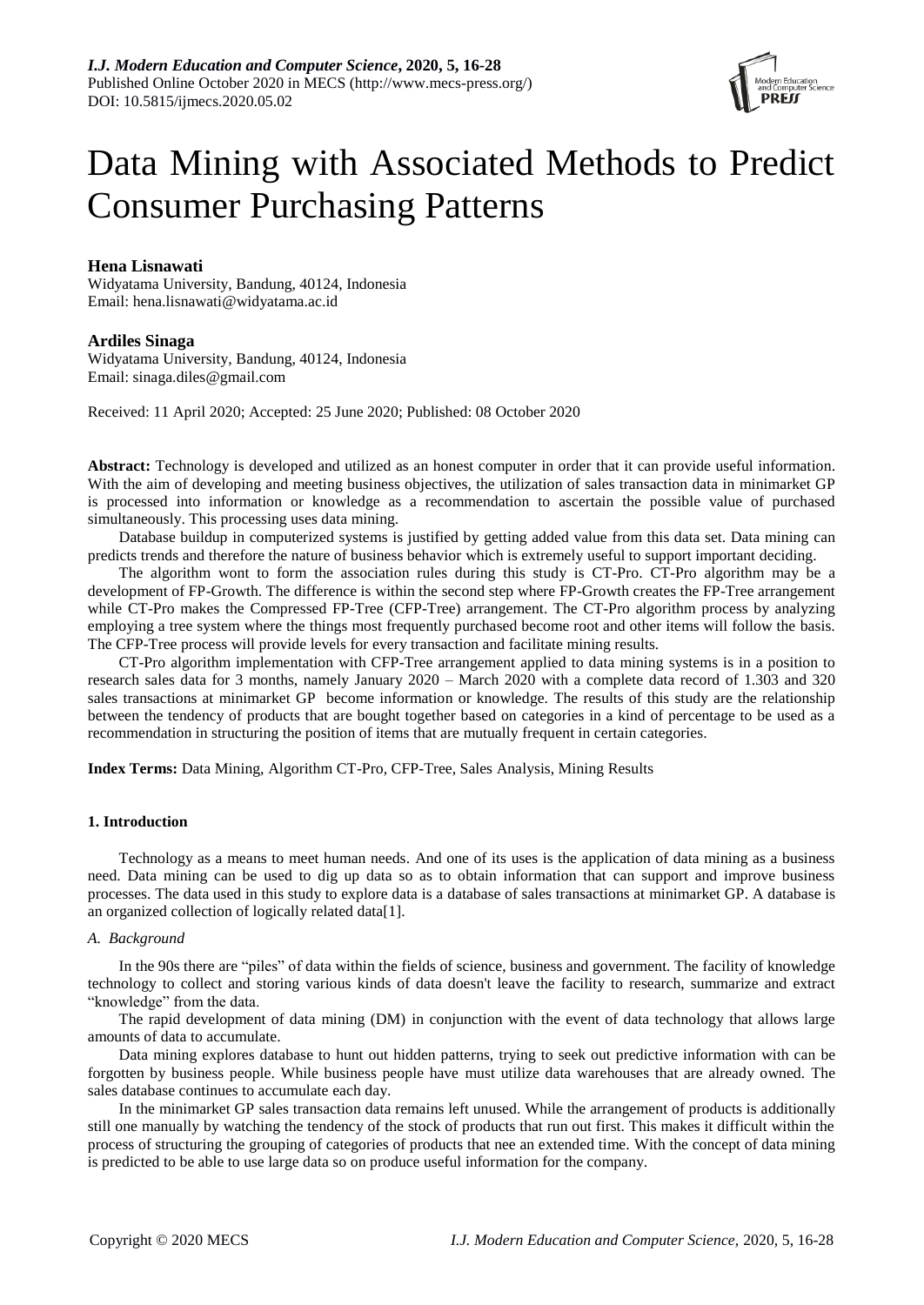Information is explained as something that results from processing data to be easily understood and meaningful that describe an event and thus the facts that exist. The concept of data mining is predicted to be able to use such large data to provide useful information for the company.

Predicting consumer purchasing patterns during by a method of obtaining information which will be used considerately to support business processes, one among which is to work out the arrangement of adjacent goods in accordance with consumer interest within the tendency to get goods A and goods B purchased simultaneously.

In data mining techniques wont to see the connection between data using the association method. Association rule mining takes part in pattern discovery techniques in knowledge discovery and data mining (KDD[\)\[2\].](#page-11-1) The matter of mining association rules over market basket analysis was introduced i[n\[3\]](#page-11-2) i.e. finding associations between the things that are present within the transaction from the database. Association rule is essentially depends upon the generation of the frequent items within the first phase[4-6]. The database could also be from any retail shop, medical, or from the other application[s\[7\].](#page-11-3)The association rule consists of several algorithms, including the apriori algorithm, the frequent Pattern-Growth (FP-Growth) algorithm and the Compact Tree-Apriori (CT-Pro) algorithm. An algorithm is presented to get all class association rule and to create an accurate classifie[r\[8\].](#page-11-4)

A large number of algorithms were proposed by many researchers for generation of frequent item sets, firstly apriori and apriori like algorithms are proposed[4,5,9].

According to the new arrangement called the compressed FP-Tree (CFP-Tree) and also the implementation of a replacement FIM algorithm called CT-PRO which was first introduced i[n\[10\].](#page-11-5) CFP-Tree cohesiveness with FP-Tree is reported at several levels of support in various datasets generated using synthetic data generator[s\[11\].](#page-11-6) CT-PRO performance was compared with a apriori[4,12], FP-Growt[h\[3\],](#page-11-2) and O[P\[3\].](#page-11-2)

Based on research on frequent implementations of item mining set[s\[13\],](#page-11-7) the two best algorithms (LCM and KDCI) from Fimi Repository 2003 and compared their performance with CT-Pr[o\[10\].](#page-11-5) This shows that CT-Pro is performed better than other[s\[10\].](#page-11-5)

Based on the outline above the prevailing solutions to mountains of knowledge that are often overlooked are the utilization of knowledge mining by applying the association method. The algorithm used in that the CT-Pro algorithm because the choice of the CT-Pro algorithm within the association method is taken into account the simplest so far. The info utilized in this research is sales transaction data. From the resulting pattern will get information or knowledge.

Information or knowledge obtained within the sort of the worth of the tendency of products purchased simultaneously within the sort of a percentage supported 3 (three) main parameters, namely the minimum value of support, minimum confidence and therefore the number of things from the required sales transaction data.

# *B. Formulation of the Problem*

Based on the background of the research, a problem was found, namely how to apply the data mining method with the CT-Pro algorithm to predict consumer purchasing patterns. And how to interpret the purchase patterns produced into information or knowledge.

# *C. Scope of Problem*

In order not to be biased from the target to be targeted or to be more targeted, research is restricted to the scope of the association rules with the info used is that the data on sales transactions. And research doesn't discuss decision support systems or sales information systems.

## *D. Research Purposes*

The purpose of this research is to use data mining method with the CT-Pro algorithm to predict consumer purchasing patterns in minimarket GP and interpret patterns that are produced to be information or knowledge that's beneficial to companies so on increase profits.

## *E. Research Methodology*

In the research methodology plays a crucial role in getting objective and valid data. This is often intended to unravel the issues that are formulated. During this study researchers used quantitative methodology with the sort of experimental research.

Quantitative methods can perform several tasks consistent with the stress of researchers, namely watching comparisons, knowing relationships, seeing trends, doing grouping and simplifying variables.

To try to do this task two main things are needed, first may be a measurement tool and second is an analysis tool. Analysis tools are often likened to a knife which will shape/ carve an object to be ready to see the results (conclusions).

Associated with the background of quantitative research methods are selected and thought of the simplest because the matter may be a clear start line namely the existence of sales transaction data to seek out patterns consumer purchases.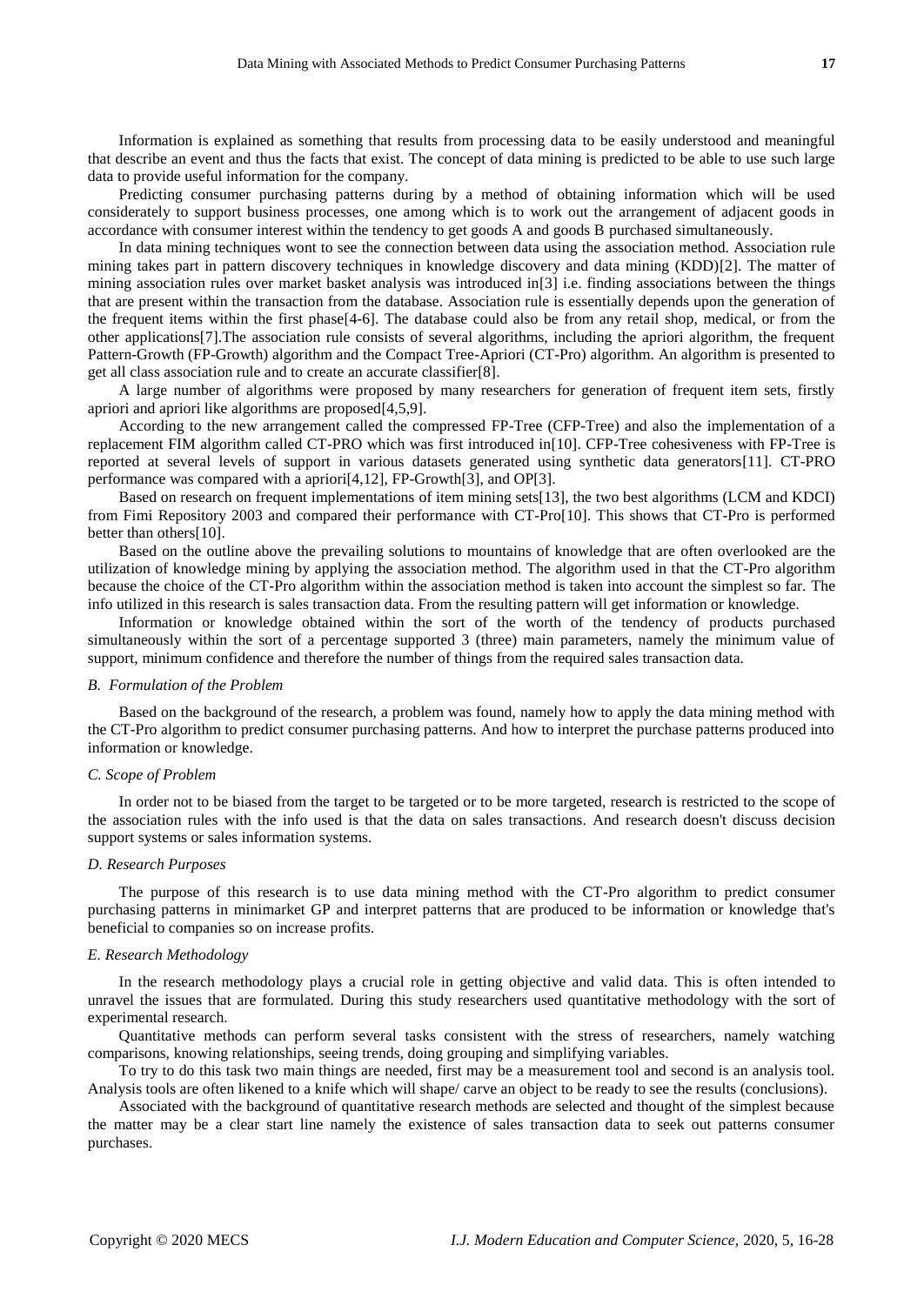For this reason, during this study arrange the subsequent steps:

• Data source

The data utilized in the study are data obtained from data collection and direct interviews associated with the utilization of purchase transaction data to work out sales stands.

• Data collection techniques

Data collection techniques are administered during a number of the way including: collecting data, i.e. requesting sales transaction data on to the minimarket GP manager who wants to see the info. Then the interview, may be a dialogue conducted by the interviewer to get information from the interviewer. And literature study, is to review the concepts of the Association Rule method found in several sources of literature. Literature sources are often within the sort of textbooks, papers, websites, blogs, journals, and former system technical documents.

• Data validation

Data that has been collected and recorded in research activities must be tried to be true.

• Data analysis

After the info is out there from the results of knowledge collection, processing is then performed. The steps of the analysis work consist of; the pre-processing stage is that the stage of remodeling data into a format that's suitable for analysis. Then the info that has been available in mining a consistent with the chosen algorithm is that the CT-Pro algorithm. Furthermore the mining results are implemented in order that the share results are obtained.

## **2. Supporting Theory**

#### *A. Data Mining*

Data mining is that the activity of finding interesting patterns of data in large amounts of data which will be stored in databases, data warehouses, or other information storage [\[14\].](#page-11-8) Data mining is related to other fields of science, like database systems, data warehousing, statistics, machine learning, information retrieval, and high-level computin[g\[14\].](#page-11-8)

Data mining may be a process that uses statistical techniques, mathematical techniques, synthesis of intelligence, machine learning in extracting and identifying useful information and knowledge associated with a spread of (large) databas[e\[15\].](#page-11-9)

Data mining is an iterative process within which progress is defined by discovery, through either automatic or manual method[s\[16\].](#page-11-10)

Data mining are often interpreted as a process of managing data by utilizing large amounts of data to get information that's more understandable in order that it can help business processes.

There are several other terms that have an equivalent meaning as data mining, namely knowledge discovery in databases (KDD), knowledge extraction, data/ pattern analysis, business intelligence and data archeology and data dredgin[g\[17\].](#page-11-11)

In addition, data mining is supported by other sciences like neural networks, pattern recognition, spatial data analysis, image databases and signal processin[g\[14\].](#page-11-8)

The purpose of data mining is to get relationships or patterns which may provide useful indication[s\[14\].](#page-11-8)

Data mining is split into several groups supported the task which will be done, namely: description, wont to describe patterns and trends contained within the data. Classification, an example of a case is to diagnose a patient's illness to urge into which category of disease. Estimates, almost an equivalent because the classification, except the target variable estimates are more numerical than towards categories. Prediction, almost an equivalent because the classification and estimation except that within the prediction the worth of the results are going to be available within the future. Clustering, may be a grouping of records, observations or attention and form a category of objects that have similarities. Association which determines the attributes that appear at just one occasion. within the business world it's more commonly called basket analysis.

## *B. CT-Pro Algorithm*

CT-Pro algorithm is one among the event algorithms of FP-Growth. It's based upon the compact tree structure[18- 20]. The differences are within the second step where FP-Growth makes FP-Tree. The utilization of prefix tree itself was introduced first in<sup>[21]</sup>. The performance gain from using variants of the prefix tree for representing transactions was previously demonstrated in[11,22,23]. While CT-Pro makes Compressed FP-Tree (CFP-Tree) i.e. compact frequent pattern tree in order that all the things of the transactions are often be represented within the main memory[10,24,25]. At the mining stage the CT-Pro algorithm also uses a bottom-up approach where items within the header table and CFP-Tree are scanned from the littlest to the most important numbe[r\[10\].](#page-11-5)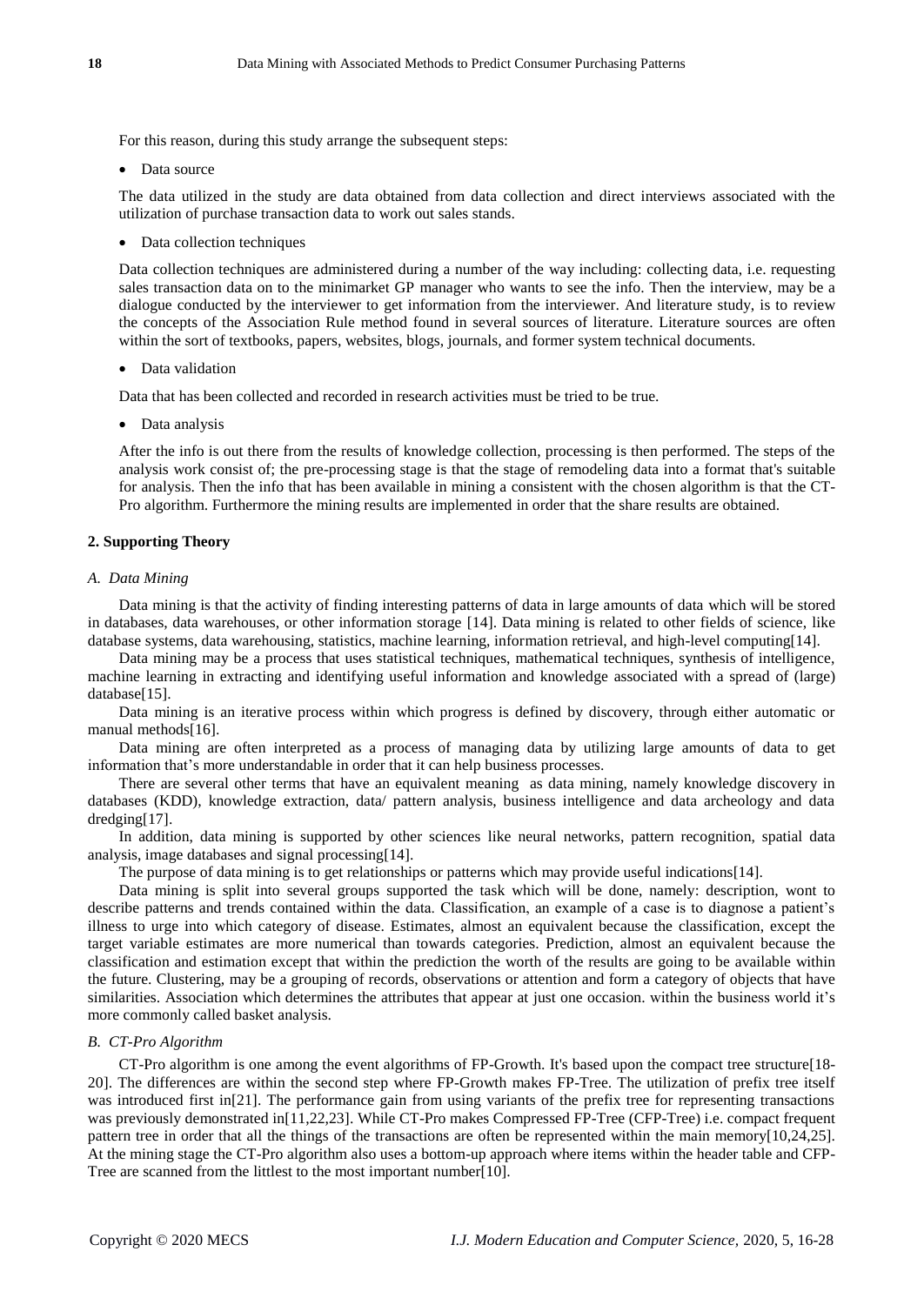CT-Pro algorithm has three stages namel[y\[10\]:](#page-11-5)

- Identify the frequency of things, each data is chosen supported a predetermined minimum support, in order that frequent table items are obtained. Then each item is counted as a frequency of occurrence decreasingly leading in a global item table.
- Building a CFP-Tree, after finding frequent items, a CFP-Tree development is going to be administered. The available frequencies are sorted consistent with global items from the littlest largest value.
- Doing mining, Global item table is sorted from the littlest largest item, because the CT-Pro algorithm works by doing bottom-up mining. Then each global item table is looked for nodes relate to these items, then selected supported the minimum support, the Local Item Table is obtained. From the local item table, CFP-Tree is formed supported the minimum support. Then the items that meet the minimum support are administered mining with the confidence formula.

## *C. Compressed FP-Tree Data Structure*

In this section, a replacement tree-based arrangement, named Compressed FP-Tree (CFP-Tree), is introduced [\[19\].](#page-11-13) The following is the presented in [Fig.](#page-3-0) 1.



<span id="page-3-0"></span>Fig. 1. Compressed FP-Tree

CFP-Tree is defined as follow[s\[10\]:](#page-11-5)

- CFP-Tree consists of a tree that has a root that represents the index of the item with the highest level of occurrence and a collection of subtree as a child of root.
- If I= $\{i1, i2, \ldots, ik\}$  may be a collection of frequent items during a transaction, the things within the transaction are going to be entered into the CFP-Tree ranging from the basis subtree which that the i1 within the header table.
- The root of the CFP-Tree is that the level 0 of the tree.

t

 Each node in CFP-Tree has 4 main fields namely item-id, parent-id, count which is that the number of things therein node, and therefore the level that shows the structure of the data tree at that node stars from the things contained within the header table with an equivalent level. Found within the CFP-Tree.

#### *D. Lift Ratio*

Lift ratio may be a measure to go age the strength of an association rule obtained through a comparison between the confidence of a rule and therefore the value of benchmark confidence. Benchmark confidence itself may be a comparison between the mount of all items that become a consequent (part then) of the entire number of transactions. To calculate the benchmark confidence value, a formula which will be seen within the equation is used:

$$
Benchmark = \frac{NC}{N}
$$
 (1)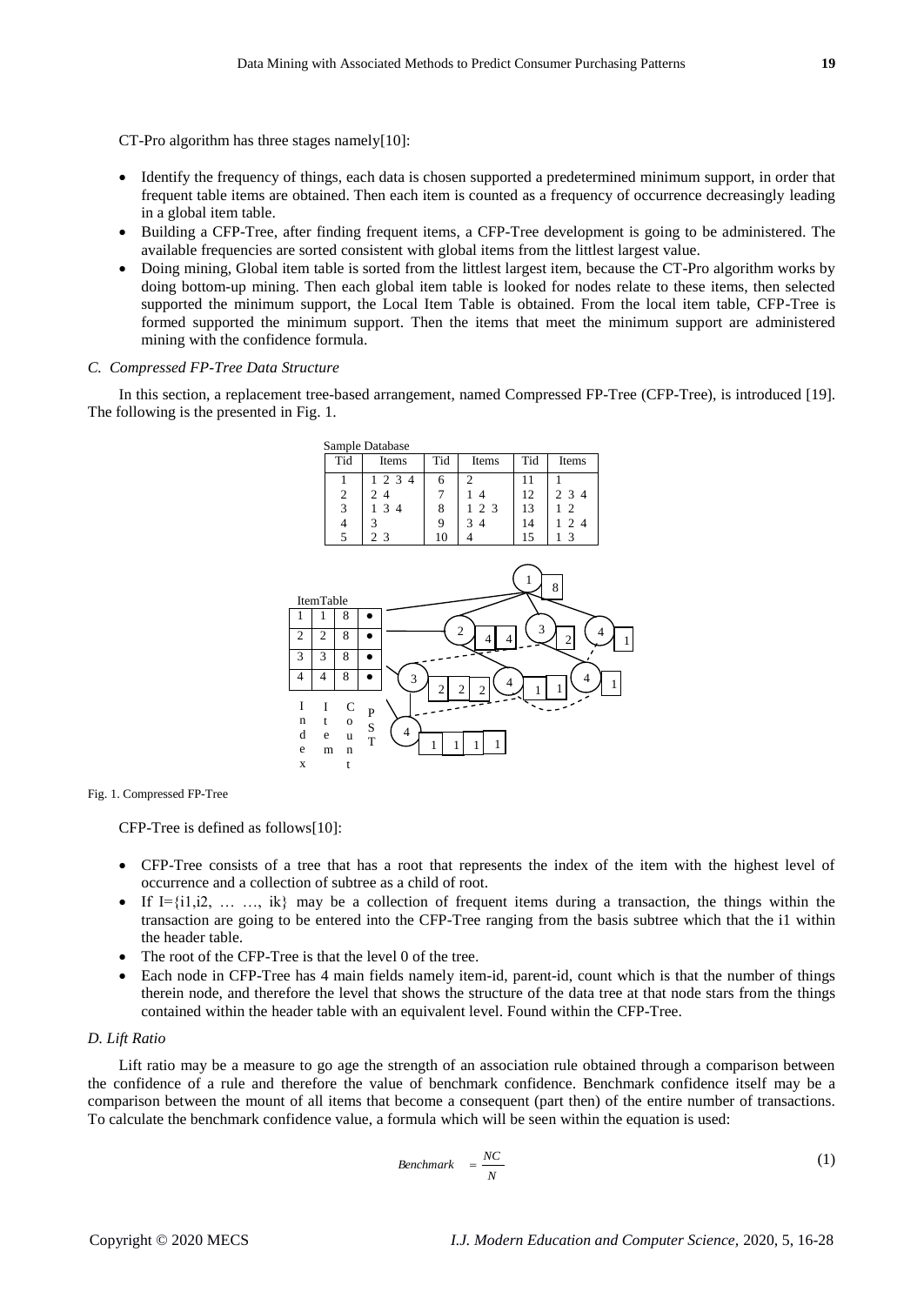Information:

NC= Number of transaction with consequent items N= Number of database transactions Meanwhile, to calculate the value of the lift ratio uses the formula within the following equation:

$$
Lif Ratio = \frac{Confidence (A, C)}{Benchmark C \ \ on \ fidence (A, C)}
$$
\n
$$
(2)
$$

An association rule is claimed to point out a benefit if the lift ratio value of the rule is bigger than 1 and therefore the higher the lift ratio value, the greater the association strength.

## **3. Data Analysis**

## *A. Pre-Processing*

At this stage, it's done by compiling an inventory of entities an their required attributes supported system requirements.

Following are the initial steps before data mining:

• Data Cleaning

At this stage, the info obtained comes from sales transaction data in Microsoft Excel format.

The cleaning process is administered by checking the transaction data that has noise an data that are inconsistent or irrelevant then eliminates them.

The following sales transaction data is presented in [Table 1.](#page-4-0)

#### <span id="page-4-0"></span>Table 1. Sales Transaction Data

| <b>TID</b> | Date Transaction Branch C Cashier Category Code Items |     |      |               |        | <b>Items</b>                                  | Total |
|------------|-------------------------------------------------------|-----|------|---------------|--------|-----------------------------------------------|-------|
| 0000100001 | 01/01/2016                                            | TBB | 001K | Food          | MC1012 | Chips Ahoy Chocolate Chips Cookies Choco      |       |
| 0000100001 | 01/01/2016                                            | TBB | 001K | Food          | MS1006 | Chitato Snack Potato Chips Indomie Kornet 55g |       |
| 0000100001 | 01/01/2016                                            | TBB | 001K | Food          | MP1001 | Happydent White Chewing Gum 30'S Mint 84g     |       |
| 0000100001 | 01/01/2016                                            | TBB | 001K | Food          | MM1033 | Indomie Goreng Pedas 80g                      |       |
| 0000100002 | 01/01/2016                                            | TBB | 001K | Food          | MM1034 | Indomie Mie Goreng Ayam Bawang 85g            |       |
| 0000100002 | 01/01/2016                                            | TBB | 001K | <b>Drinks</b> | MR2044 | Pocari Sweat Soft Drink 330ML                 |       |
| 0000100003 | 01/01/2016                                            | TBB | 001K | <b>Drinks</b> | MR2045 | Pororo Minuman Berperisa Blueberry 235ML      |       |
| 0000100003 | 01/01/2016                                            | TBB | 001K | Food          | MS1003 | Pringles Potato Crisps Original 110 g         |       |
| 0000100003 | 01/01/2016                                            | TBB | 001K | Food          | MM1011 | Simba Cereal Choco Chips Coklat 55 g          |       |

In the table there's 2 records, which has no value within the TI field in order that the record is omitted.

• Selection Data

The data within the database aren't needed within the table are going to be deleted, therefore only suitable data to be analyzed is taken from the database. The subsequent attributes which will be retrieved and used for data mining are TID, Category and Items. The following results of data selection i[n Table 2.](#page-4-1)

#### <span id="page-4-1"></span>Table 2. Selection Data

| TID               | Category | <b>Items</b>                                  |
|-------------------|----------|-----------------------------------------------|
| 0000100001        | Food     | Chips Ahoy Chocolate Chips Cookies Choco      |
| 0000100001        | Food     | Chitato Snack Potato Chips Indomie Kornet 55g |
| 0000100001        | Food     | Happydent White Chewing Gum 30'S Mint 84g     |
| 0000100001        | Food     | Indomie Goreng Pedas 80g                      |
| 0000100002        | Food     | Indomie Mie Goreng Ayam Bawang 85g            |
| 0000100002 Drinks |          | Pocari Sweat Soft Drink 330ML                 |
| 0000100003 Drinks |          | Pororo Minuman Berperisa Blueberry 235ML      |

## • Transformation

Data preparation must be done to regulate the tools used with the available data formats. Therefore the transformation of knowledge within the design of this technique is to transfer data from Microsoft Excel file format to SQL (Structured Query Language), according to the database tools used in this study, MySQL.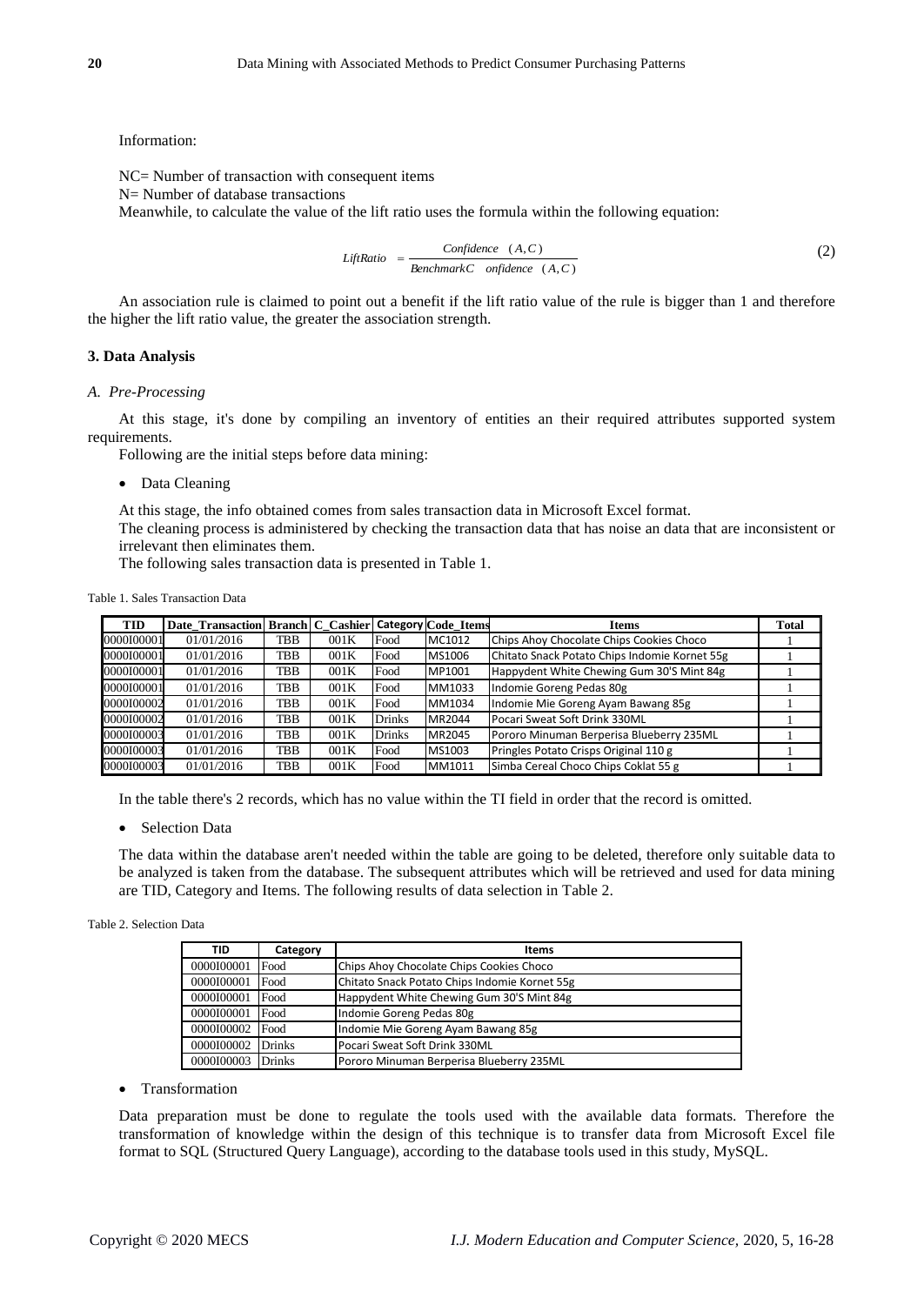#### *B. Design Process*

The system design process uses a functional approach that's represented employing a flowchart. This flowchart shows the physical the processes and data flow within the data mining system which will be created.



<span id="page-5-0"></span>Fig. 2 Flowchart Algorithm CT-Pro

In this section the system flowchart in [Fig. 3.](#page-6-0) indicates that the mining process starts with the step on finding or preparing data then after the info is out there, the edge for input support is minimum support and minimum confidence. If you're getting to display mining results by category select the item category you would like then display the info if it doesn't display the info directly. The subsequent figure may be a general system flowchart in [Fig. 3:](#page-6-0)

The algorithm used to form association rules is the CT-Pro algorithm. The following algorithm flowchart in [Fig. 2:](#page-5-0) For example, the mining process flow uses 10 transaction data with a minimum support count of 20% and a minimum confidence of 50% presented in [Table 3.](#page-6-1)

The CT-Pro algorithm calculation process stars with counting the number of times the item appears from all transaction. The results are shown in Table 5.

Each item is selected based on a minimum support set of 20%. If the number of items is below the minimum support then the item is removed and can then return to the search process. But if the items above the minimum support exist then the process of forming of global header table is carried out. Formation of global header table tables by means of frequent data sorted from which has the largest to the smallest frequency. And set an index for each frequency of the item. The results are shown i[n Table 4.](#page-6-2)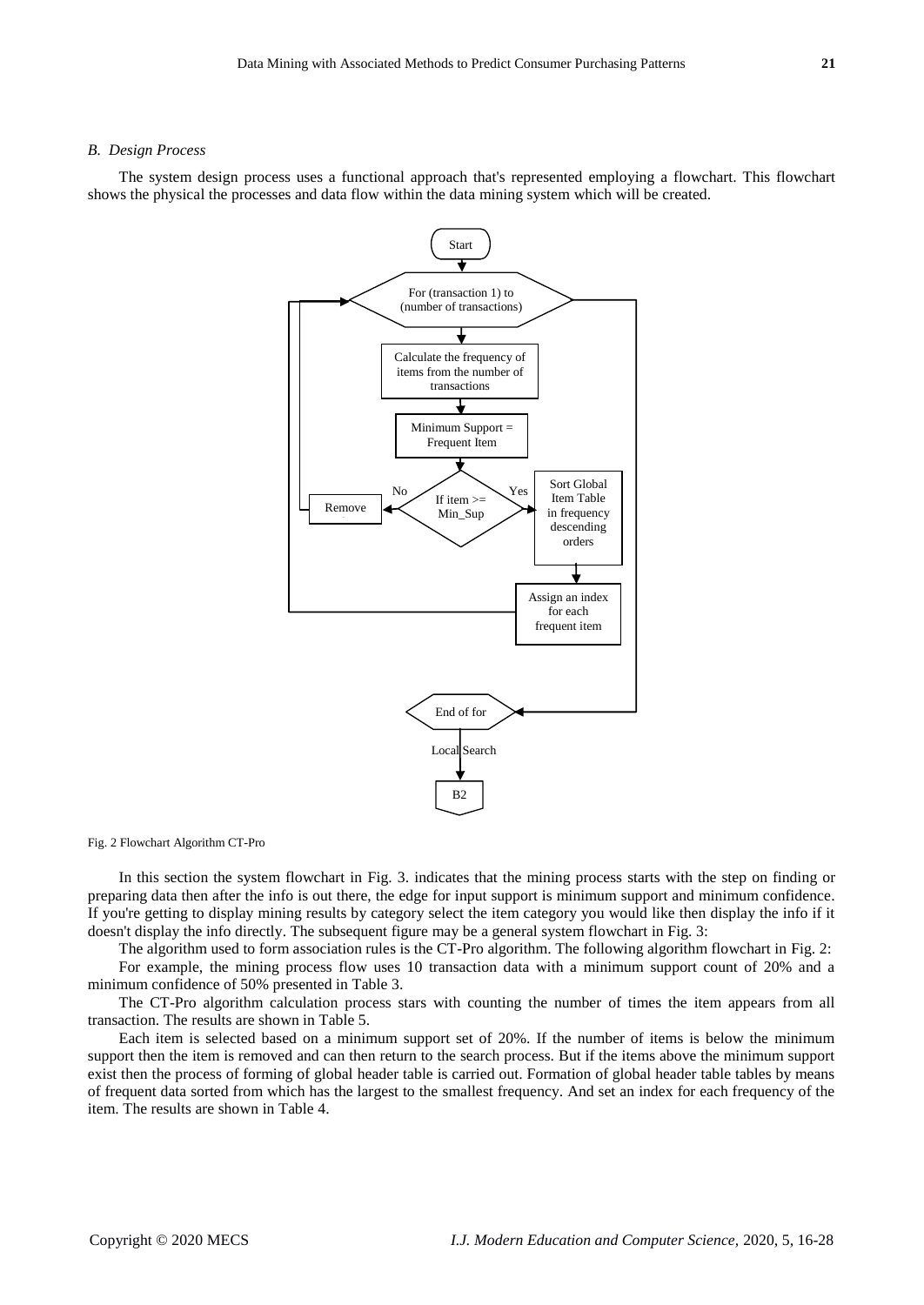

<span id="page-6-0"></span>Fig. 3 Flowchart Sistem

# <span id="page-6-1"></span>Table 3. Data Sample

| TID            | <b>Items</b> |
|----------------|--------------|
| 1              | 1, 2, 3, 4   |
| $\overline{c}$ | 5,6          |
| 3              | 1, 7, 4      |
| $\overline{4}$ | 1, 2, 4      |
| 5              | 1.2          |
| 6              | 2.8.9        |
| 7              | 3,7          |
| 8              | 1, 7, 5      |
| 9              | 2, 3         |
| 10             | 1, 4, 6      |

#### <span id="page-6-2"></span>Table 4. Global Header Table

| Index | Items          | Frequents Items |  |
|-------|----------------|-----------------|--|
|       |                | 6               |  |
| 2     | $\overline{c}$ |                 |  |
| 3     |                |                 |  |
|       | 3              | 3               |  |
| 5     |                | 3               |  |
| 6     |                | $\overline{c}$  |  |
|       |                |                 |  |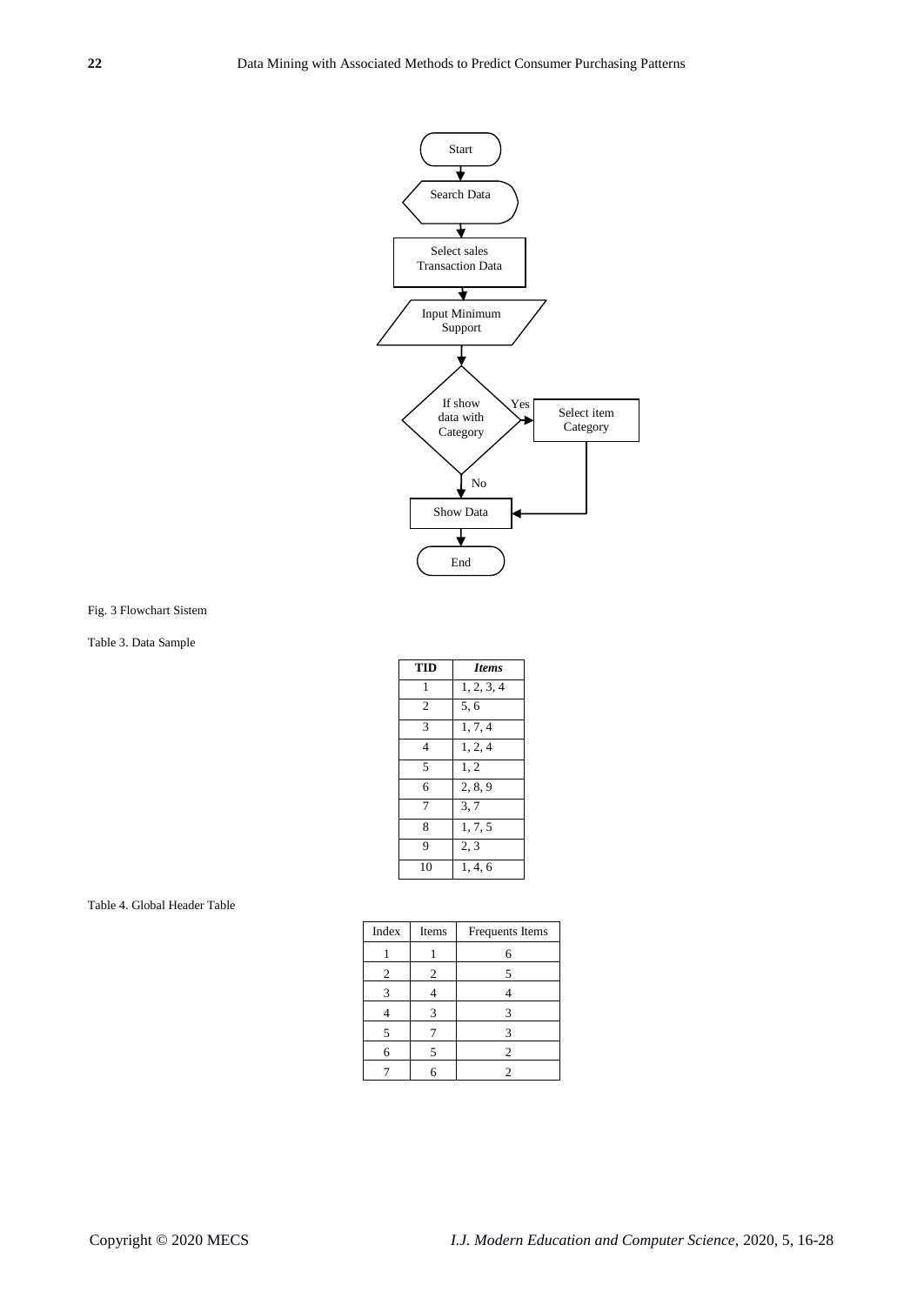## Table 5. Frequent Items

| Items | Frequency      |
|-------|----------------|
|       | 6              |
| 2     | 5              |
| 3     | ٩              |
|       |                |
| 5     | 2              |
| 6     | $\overline{c}$ |
|       | 3              |
| 8     |                |
|       |                |

#### <span id="page-7-0"></span>Table 6. Local Frequent Items

| Index          | TID                     | Items (in index) |  |  |  |
|----------------|-------------------------|------------------|--|--|--|
| 7              | $\overline{2}$          | 6,7              |  |  |  |
|                | 10                      | 1,3,7            |  |  |  |
| 6              | $\overline{c}$          | 6,7              |  |  |  |
|                | 8                       | 1,5,6            |  |  |  |
|                | 3                       | 1,3,5            |  |  |  |
| 5              | 7                       | 4,5              |  |  |  |
|                | 8                       | 1,5,6            |  |  |  |
|                | 1                       | 1,2,3,4          |  |  |  |
| 4              | 7                       | 4,5              |  |  |  |
|                | 9                       | 2,4              |  |  |  |
|                | $\mathbf{1}$            | 1,2,3,4          |  |  |  |
| 3              | $\overline{\mathbf{3}}$ | 1,3,5            |  |  |  |
|                | $\overline{4}$          | 1,2,3            |  |  |  |
|                | 10                      | 1,3,7            |  |  |  |
|                | 1                       | 1,2,3,4          |  |  |  |
|                | 4                       | 1,2,3            |  |  |  |
| $\overline{c}$ | 5                       | 1,2              |  |  |  |
|                | 6                       | $\sqrt{2}$       |  |  |  |
|                | 9                       | 2,4              |  |  |  |

Next follows the CT-Pro flowchart (advanced) of the CT-Pro algorithm in [Fig. 4:](#page-8-0)

The CT-Pro flowchart algorithm (advanced) shows that the CT-Pro algorithm works by bottom-up mining so that local frequent item searches are started from the last index. Then select the transaction that contains the index. The following are the local search results seen in [Table 6.](#page-7-0)

<span id="page-7-1"></span>Table 7. Local CFP-Tree

| Index | Item (in Index) | Frequency |
|-------|-----------------|-----------|
| 0,1   | 1,5             |           |
| 0,1   | 2,4             |           |
| 0,1   | 1,3             |           |
| 0,1   | 2,3             |           |
|       |                 |           |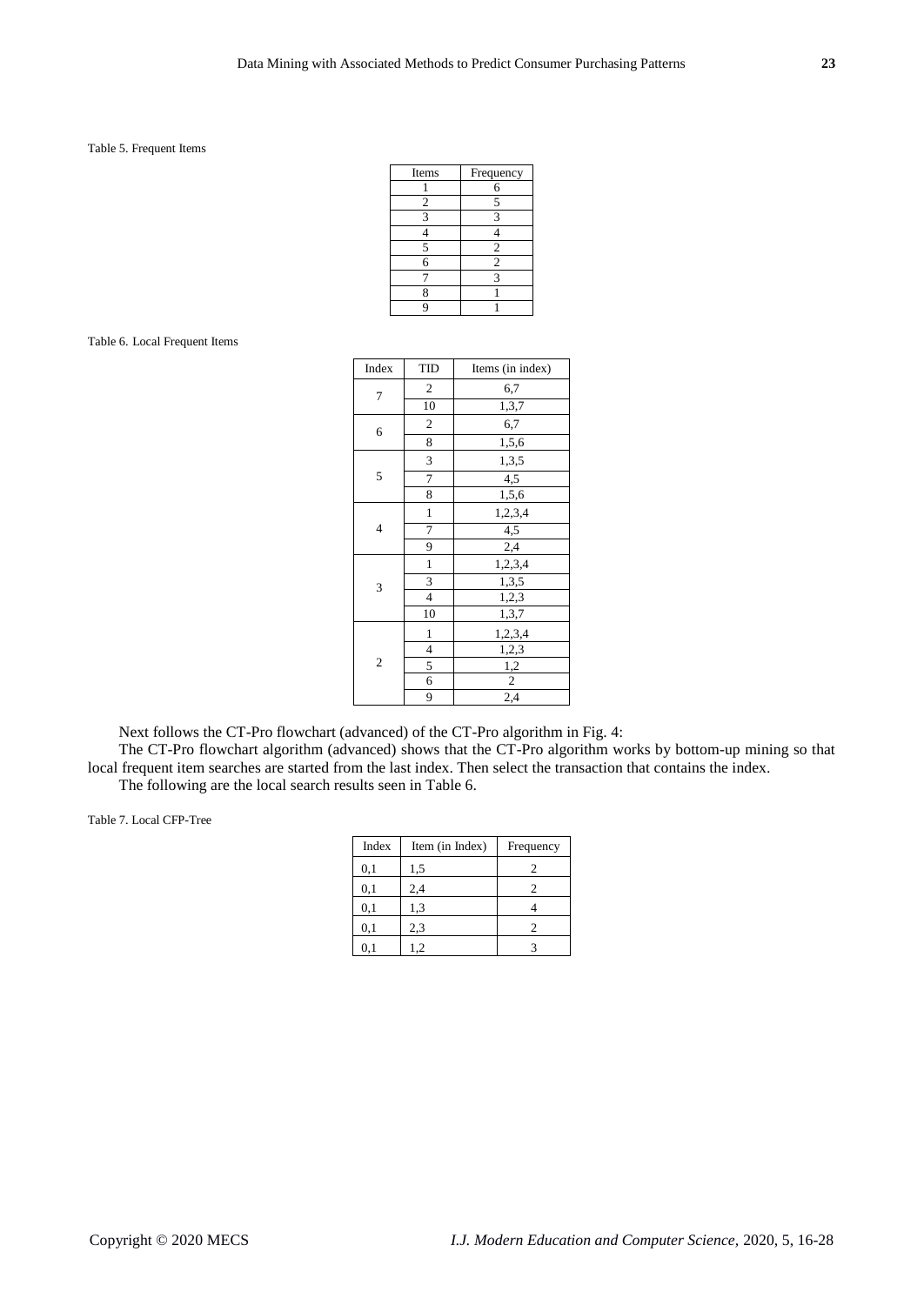

<span id="page-8-0"></span>Fig. 4. Flowchart Algorithm CT-Pro (advanced)

Furthermore, if the frequency value of the items obtained is below the minimum support, then remove these items. But if the value can be supported, then the items are arranged from the smallest largest frequency. And with the largest frequency item being index 0 (root). If there are items other than index 0, then combine them to get frequency patterns. The following results are presented in [Table 7.](#page-7-1)

From local CFP-Tree, a frequent pattern is formed according to the mining item. The results are shown in Table 8.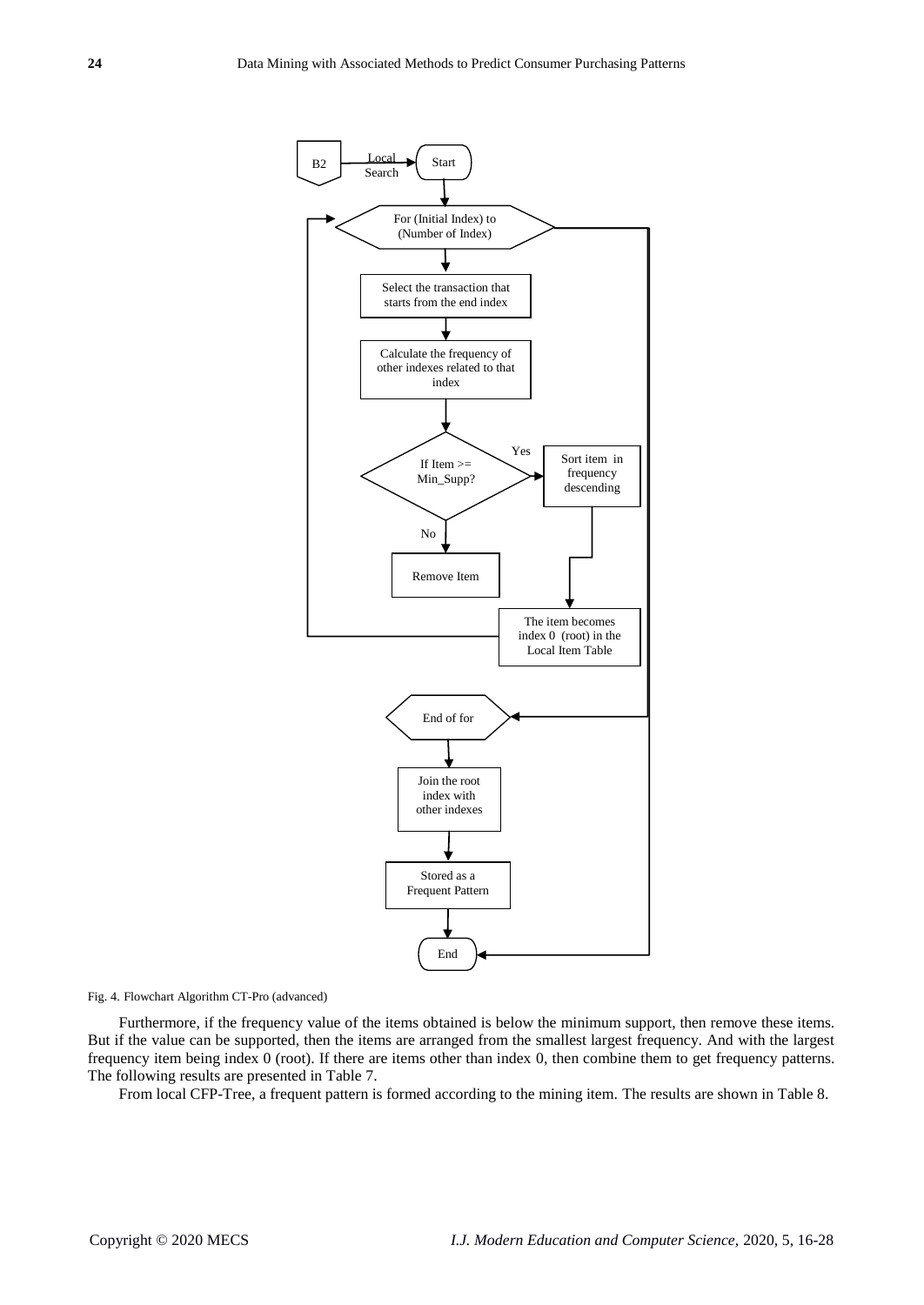Table 8. Frequent Pattern

|    | Items | Freque |
|----|-------|--------|
| о. |       | ncy    |
|    | 1, 7  |        |
| 2  | 2, 3  |        |
| 3  | 1, 4  |        |
|    | 2, 4  |        |
| 5  | 1,2   |        |

Furthermore, the final stage of the CT-Pro algorithm is to test the patterns which are found whether it can really be used to provide item recommendations. To determine whether a rule is strong or not, the confidence formula is used.

$$
Conf(x \Rightarrow y) = \frac{\sum x, y}{\sum x}
$$
\n(3)

The following [Fig. 5.](#page-9-0) flowchart confidence value calculation:



<span id="page-9-0"></span>Fig. 5.Flowchart Confidence Calculation

In this section [Fig. 5.](#page-9-0) shows the final process of the CT-Pro algorithm starting with frequent patterns, each item that meets the calculation is calculated. Each item is selected based on a minimum confidence set of 50%. If it meets the minimum confidence, each item concerned is used as knowledge.

In addition to knowing the value obtained is feasible or not, the lift ratio calculation is performed to show the benefits of the associated rules obtained. If the ratio value is greater than 1 and the greater the ratio value, the greater the association strength.

Following are the results of calculating the confidence values for some of the patterns presented in [Table 9.](#page-10-0)

Base on the results of calculations, patterns that meet the minimum confidence value become the rule and used as the basis for providing recommendations.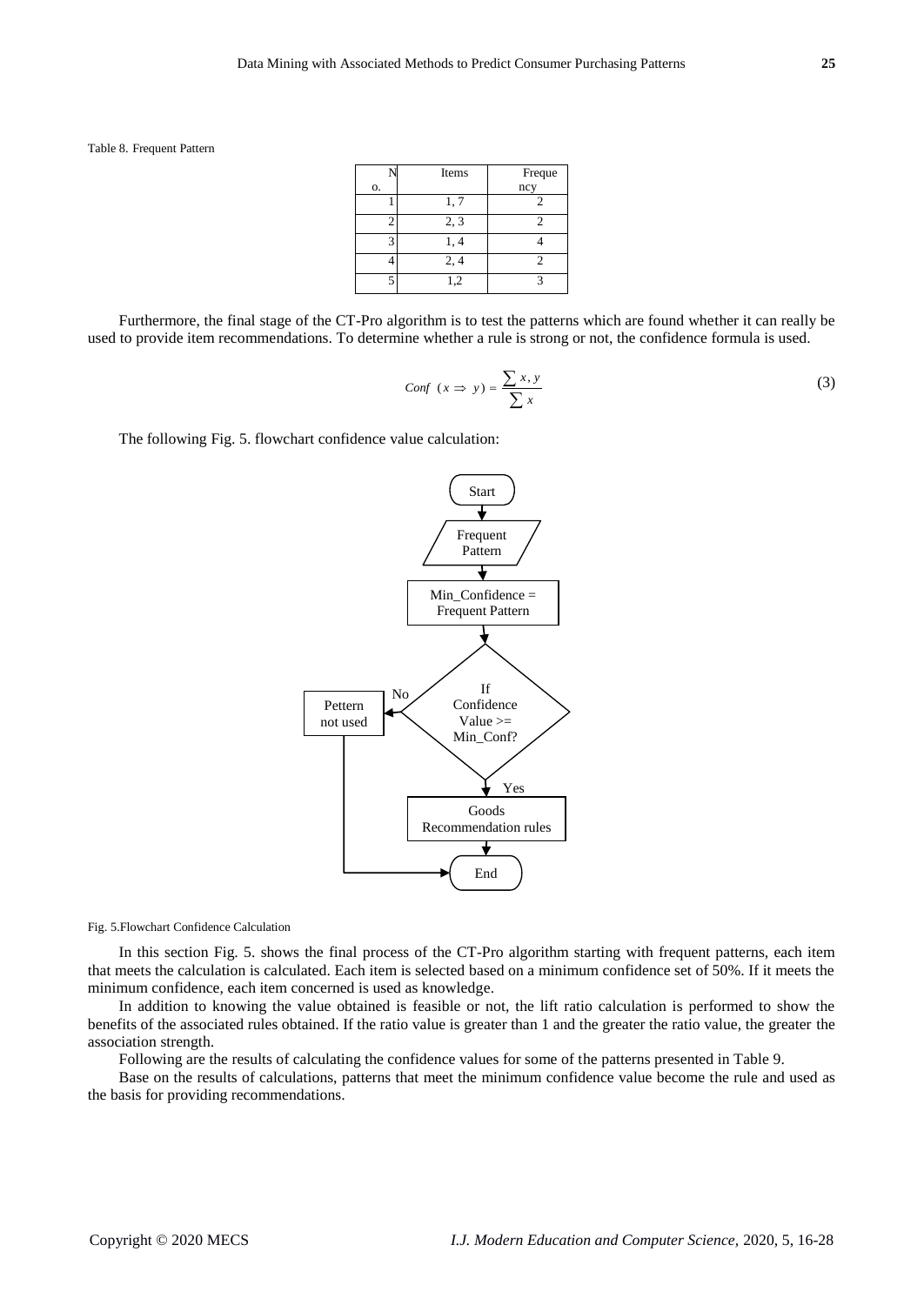<span id="page-10-0"></span>Table 9. Mining Result

| No. | Items | Min. Confidence $(\ldots \%)$ | I ift |
|-----|-------|-------------------------------|-------|
|     |       |                               |       |
|     |       |                               |       |

#### *B. Implementation Mining Results*

In this study, before testing the data, what is done is to prepare the purchase transaction data. The data provided is 320 purchase transaction data with 5 categories of goods.

Implementation of data mining in analyzing purchase transactions using association rules with the CT-Pro algorithm. CT-Pro algorithm is the main process of association rules starting with identifying the frequency of items, forming a CFP-Tree and then the mining process.

The following settings for mining that have been determined:

 $\bullet$  Minimum support = 0,625%

The frequency of occurrence is worth 2/320 \* 100 or 2 transactions out of 320 transactions, which means that goods purchased less than 2 times will not be processed.

 $\bullet$  Minimum confidence = 13,333%

The confidence value of the rule generated is based on a calculation 0f 2. The following data presented in [Table 10.](#page-10-1) Is association data mining results:

After the method of calculating the support and confidence of all combinations successfully obtained, confidence rule association value means the products within the rules are always purchased in pairs and from the worth of the support which will be seen there are around 347 record out of 320 transactions.

Tho show the advantages of the related rules obtained are often seen from the ratio value. If the wort of the ratio is bigger than 0.1 and therefore the greater the wort of the ratio the greater the strength of the association.

With the aim of the analysis results as a recommendation regulating the position of the arrangement of the products in accordance with the categories of products desired, info from the results of a comprehensive analysis are often grouped of products purchased together supported the category.

The following may be a comparison to display data by different categories in Table 11.

The results of the comparison show that the tendency of consumers to shop for goods within the food category is that the most desirable as many as 85 records from complete of 320 transaction.

Thus goods that are purchased simultaneously within the food category are often placed on the brink of the beverage items category and by the position of things that are frequency in one another therein category or also can adjust the position of the drug category between food and drinks in order that the chance for consumers to shop for other items within the drug category is its position is found between food and drinks become bigger.

<span id="page-10-1"></span>Table 10. Association Rule Results from Mining

| Number         | <b>Association Rules</b>                                                              |       | Support Confidence | Ratio |
|----------------|---------------------------------------------------------------------------------------|-------|--------------------|-------|
|                | Mony Cin Cau Drink Honey 300ML KIgTop Coffee White Coffee White Coffee 10>            | 0,652 | 100                | 1,534 |
| 2              | Pokka Drink Green Tea Jasmine 450ML, Mony Cin Cau Drink Honey 300ML Klg,              | 0,652 | 100                | 1,534 |
| 3              | Sebamed Clear Face Cleansing Foam, Shinzhu'l Body Lotion Skin Lightening Ayu          | 0,652 | 100                | 1,534 |
| 4              | Mony Cin Cau Drink Honey 300ML Klg, Pokka Minuman The Lemon 350ML                     | 0,652 | 100                | 1,534 |
| 5              | Mony Cin Cau Drink Honey 300ML Klg, Pokka Minuman The Lemon 350ML, Top +              | 0,652 | 100                | 1,534 |
| 6              | Mustika Ratu Peeling Mundisari 125 G, Mustika Ratu Pembersih 2 In 1 Whitening I       | 0,652 | 100                | 1,534 |
| $\overline{7}$ | Ultra Susu Cair Uht Steril Chocolate 1000ML, Kiranti Sehat Datang Bulan 150ML         | 0,652 | 66,667             | 1,023 |
| 8              | Good Day Kopi Istant 3 In 1 Chococinno 10X20G, Ultra Susu Cair Uht Steril Choco       | 0,652 | 66,667             | 1,023 |
| 9              | Good Day Kopi Istant 3 In 1 Chococinno 10X20G, Ultra Susu Cair Uht Steril Chocolate 1 | 0,652 | 66,667             | 0,711 |
| 10             | Kacang Koro Orignal 140g, Monde Biscuit Piebis 190G                                   | 0,652 | 66,667             | 0,711 |
| 11             | Kao Attack Detergent Powder Plus Softener, Kacang Koro Orignal 140g, Monde E          | 0,652 | 40                 | 0,427 |
| 12             | Kao Attack Detergent Powder Jaz 1 Semerbak, Kao Attack Detergent Powder Plu           | 0,652 | 33,333             | 0,356 |
| 13             | Jam Pineapple 225g, Kacang Koro Orignal 140g                                          | 0,652 | 66,667             | 0,711 |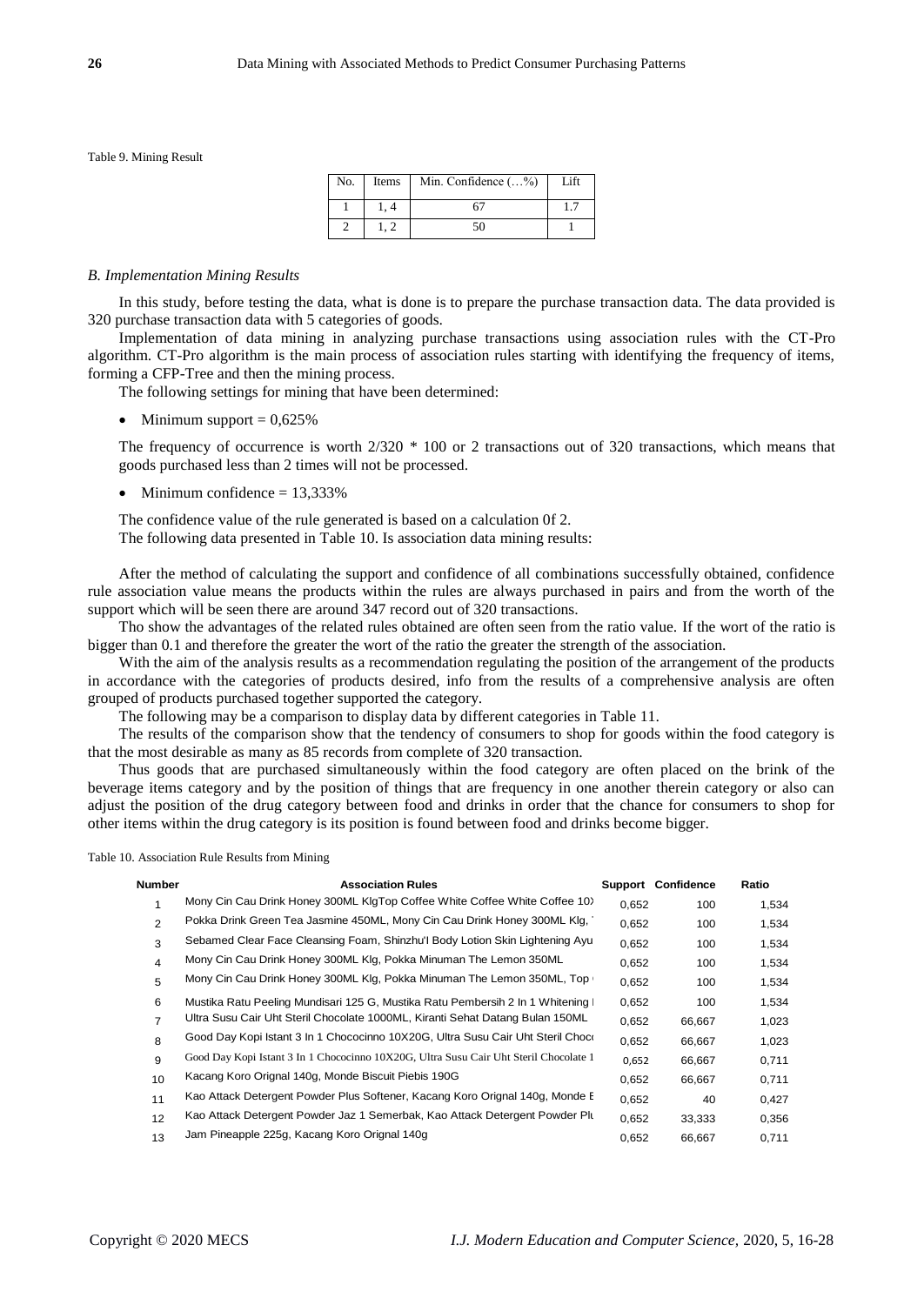Table 11. Precentasge comparison of the number of paired items by category

| Category      | Frequency | Percentage |
|---------------|-----------|------------|
| Food          | 85        | 26,562 %   |
| <b>Drinks</b> | 82        | 25,625 %   |
| Cosmetics     | 29        | 9,0625 %   |
| Drugs         |           | 1,875 %    |
| Soap          |           | 1.25 %     |

## **4. Conclusion**

From the results of the research conducted, the conclusions that can be drawn based on the discussion and implementation in the sale of goods in purchase transactions using the CT-Pro algorithm are the number of goods and goods sold at the same time.

This can be determined by determining 3 (three) main parameters, namely the minimum value of support, the minimum value of confidence, and the number of items in the tasted transaction data.

Display data analysis results by category are often used as recommendation to manage the location of things that are often frequent supported close proximity in order that consumers can more easily shop or also can set the position of things that are often frequent with far distances and place frequent other item set among them, in order that the chance for consumers to shop for other items whose position is found between frequent items is bigger.

#### **References**

- <span id="page-11-0"></span>[1] Jeffrey A. Hoffer, Mary B. Prescott, and Fred R. Mcfadden, *Modern Database Management*, 7th ed.: Prentice, 2004.
- <span id="page-11-1"></span>[2] Bharat B. Gupta and Deepak Garg, "FP-Tree Based Algorithms Analysis: FP- Growth, COFI-Tree and CT-PRO," *International Journal on Computer Science and Engineering (IJCSE)*, vol. 3, pp. 2691-2699, July 2011.
- <span id="page-11-2"></span>[3] Jiawei Han, Jian Pei, and Yiwen Yin, "Mining Frequent Patterns Without Candidate Generation," *ACM sigmod record*, pp. 1- 12, 2000.
- [4] Rakesh Agrawal and Ramakrishnan Srikant, "Fast Algoritms for Mining Association rules," *Proc. 20th int. conf. very large data bases, VLDB*, pp. 487-499, 1994.
- [5] Jiawei Han and Micheline Kamber, *Data Mining-Concepts and Techniques*. Sam Francisco: Morgan Kanufmann Publishers, 2009.
- [6] Rakesh Agrawal, Tomasz Imieliński, and Arun Swami, "Mining association rules between sets of items in large databases," *Proceedings of the 1993 ACM SIGMOD international conference on Management of data*, pp. 207-216, June 1993.
- <span id="page-11-3"></span>[7] M-L Antonie and Osmar R Zaiane, "Text document categorization by term association," *in IEEE International Conference on Data Mining*, pp. 19-26, December 2002.
- <span id="page-11-4"></span>[8] Bing Liu, Wynne Hsu, and Yiming Ma, "Integrating classification and association rule mining," *Proceedings of the 4th International Conference on Knowledge Discovery and Data Mining*, 1998.
- [9] Qihua Lan, Defu Zhang, and Bo Wu, "A New Algorithm For Frequent Itemsets Mining," *Proceeding on IEEE National Conference on Global Congress on Intelligent Systems*, pp. 360-364, 2009.
- <span id="page-11-5"></span>[10] Yudho Giri Sucahyo and Raj P Gopalan, "CT-PRO: A Bottom-Up Non Recursive Frequent Itemset Mining Algorithm Using Compressed FP-Tree Data Structure," *FIMI*, pp. 212-223, 2004.
- <span id="page-11-6"></span>[11] Liu J, Pan Y, Wang K, and Han J, *Mining Frequent Item Sets by Opportunistic Projection*. Canada: Proceedings of ACM SIGKKD, 2002.
- [12] Christian Borgelt, "Efficient Implementations of Apriori and eclat," *Proceedings of the IEEE ICDM Workshop on Frequent Itemset Mining Implementations (FIMI), Melbourne, Florida*, 2003.
- <span id="page-11-7"></span>[13] Fimi. (2003) Fimi Repository. [Online]. http://fimi.cs.helsinki.fi
- <span id="page-11-8"></span>[14] Jiawei Han and Micheline Kamber, *Data Mining: Concepts and Techniques*.: Elsevier, 2006.
- <span id="page-11-9"></span>[15] Efraim Turban, Jay E Aronson, and Ting Peng Liang, *Decision Support Systems and Intelligent Systems*, 7th ed.: Prentice Hall, 2004.
- <span id="page-11-10"></span>[16] Mehmed Kantardzic, *Data Mining: Concepts, Models, Methods, and Algorithms*, 2nd ed.: John Wiley & Sons, 2011.
- <span id="page-11-11"></span>[17] Daniel T Larose, *Discovering Knowledge In Data : An Introduction to Data Mining*. Canada: John Wiley & Sons, Inc., 2005.
- [18] Raj P Gopalan and Yudho Giri Sucahyo, "High performance frequent patterns extraction using compressed FP-tree," *Proceedings of SIAM International Workshop on High Performance and Distributed Mining (HPDM), Orlando, USA*, 2004.
- <span id="page-11-13"></span>[19] Yudho Giri Sucahyo and Raj P Gopalan, "CT-ITL: Efficient Frequent Item Set Mining Using a Compressed Prefix Tree With Pattern Growth," *Proceedings of the 14th Australasian database conference-Volume 17*, pp. 95-104, 2003.
- [20] SP Latha and N Ramaraj, "Algorithm for Efficient Data Mining," *Proceeding on IEEE International Computational Intelligence and Multimedia Applications*, vol. 2, pp. 66-70, 2007.
- <span id="page-11-12"></span>[21] Ramesh C. Agarwal, Charu C. Aggarwal, and V.V.V. Prasad, "A Tree Projection Algorithm for Generation of Frequent Item Sets," *Journal of Parallel and Dis- tributed Computing (Special Issue on High Per- formance Data Mining)*, 2000.
- [22] Jiawei Han, Jian Pei, Yiwen Yin, and Runying Mao, "Mining Frequent Patterns without Candidate Generation: A Frequent-Pattern Tree Approach," *Data Mining and Knowl- edge Discovery: An International Journal, Kluwer Academic Publishers*, vol. 8, pp. 53-87, 2004.